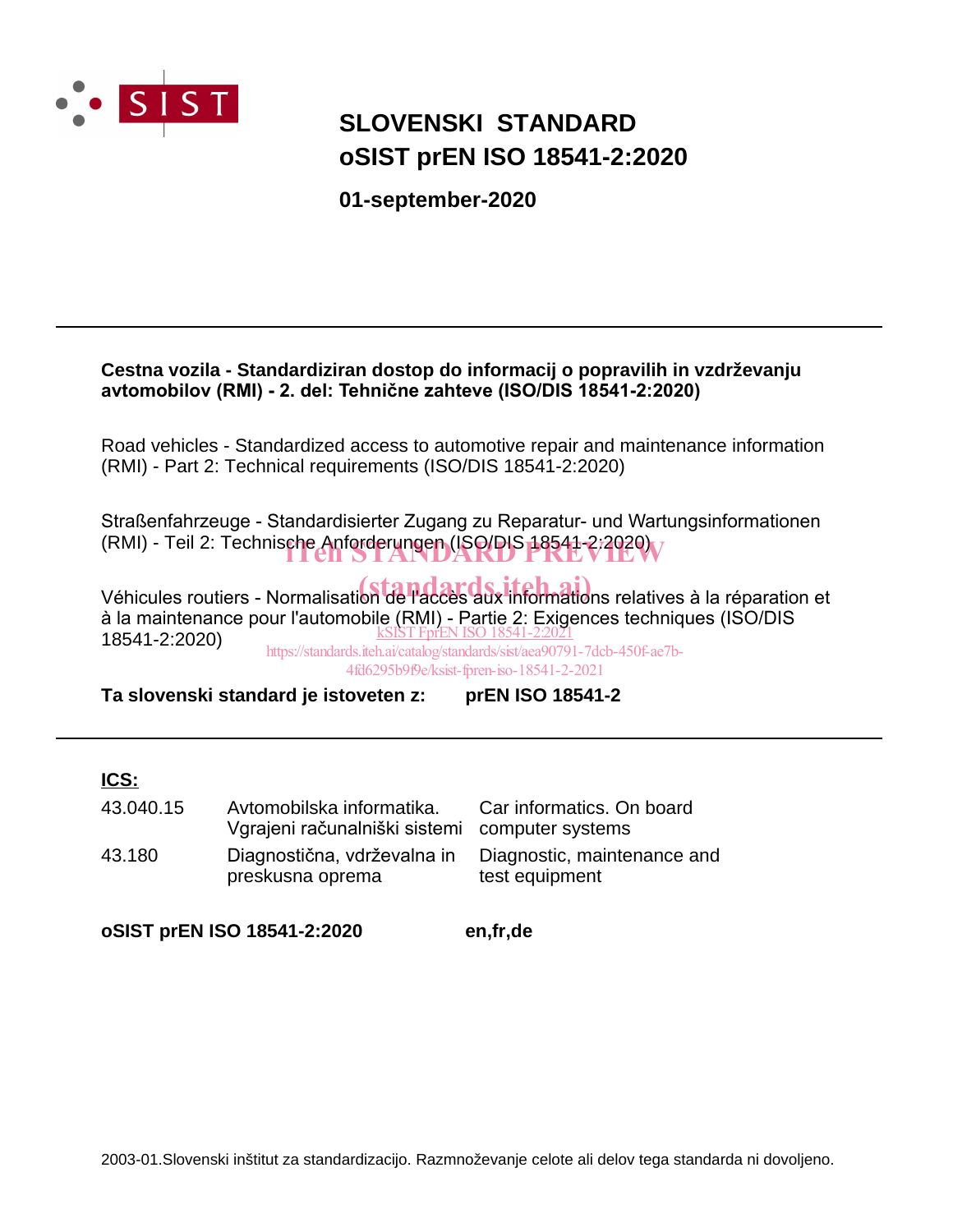**oSIST prEN ISO 18541-2:2020**

# iTeh STANDARD PREVIEW (standards.iteh.ai)

kSIST FprEN ISO 18541-2:2021 https://standards.iteh.ai/catalog/standards/sist/aea90791-7dcb-450f-ae7b-4fd6295b9f9e/ksist-fpren-iso-18541-2-2021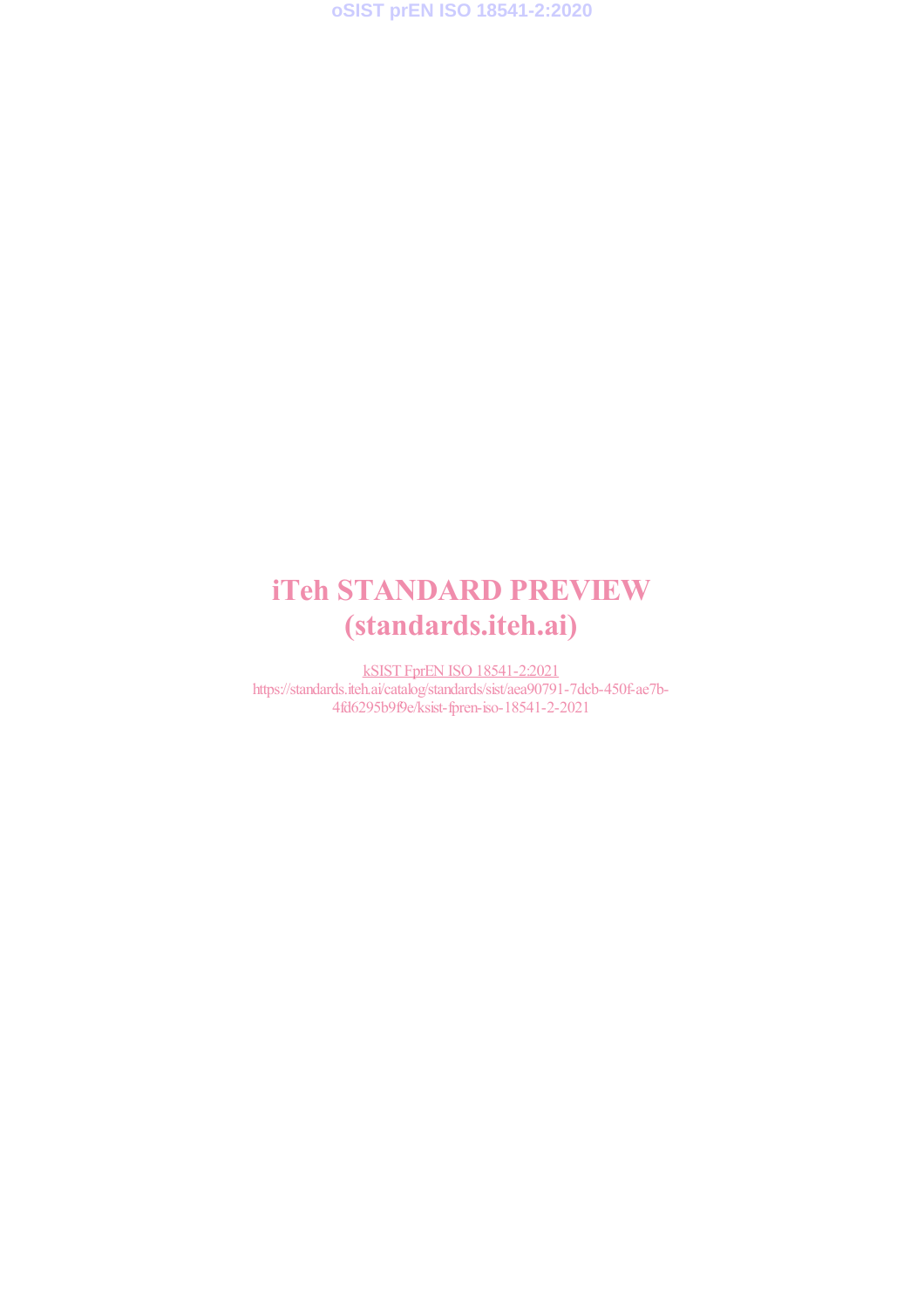# DRAFT INTERNATIONAL STANDARD **ISO/DIS 18541-2**

ISO/TC **22**/SC **31** Secretariat: **DIN**

Voting begins on: Voting terminates on:<br>2020-07-06 2020-09-28 **2020-07-06 2020-09-28**

# **Road vehicles — Standardized access to automotive repair and maintenance information (RMI) —**

# Part 2: **Technical requirements**

*Véhicules routiers — Normalisation de l'accès aux informations relatives à la réparation et à la maintenance pour l'automobile (RMI) —*

*Partie 2: Exigences techniques*

# ICS: 43.040.15; 43.180<sup>°</sup> Teh STANDARD PREVIEW (standards.iteh.ai)

kSIST FprEN ISO 18541-2:2021 https://standards.iteh.ai/catalog/standards/sist/aea90791-7dcb-450f-ae7b-4fd6295b9f9e/ksist-fpren-iso-18541-2-2021

THIS DOCUMENT IS A DRAFT CIRCULATED FOR COMMENT AND APPROVAL. IT IS THEREFORE SUBJECT TO CHANGE AND MAY NOT BE REFERRED TO AS AN INTERNATIONAL STANDARD UNTIL PUBLISHED AS SUCH.

IN ADDITION TO THEIR EVALUATION AS BEING ACCEPTABLE FOR INDUSTRIAL, TECHNOLOGICAL, COMMERCIAL AND USER PURPOSES, DRAFT INTERNATIONAL STANDARDS MAY ON OCCASION HAVE TO BE CONSIDERED IN THE LIGHT OF THEIR POTENTIAL TO BECOME STANDARDS TO WHICH REFERENCE MAY BE MADE IN NATIONAL REGULATIONS.

RECIPIENTS OF THIS DRAFT ARE INVITED TO SUBMIT, WITH THEIR COMMENTS, NOTIFICATION OF ANY RELEVANT PATENT RIGHTS OF WHICH THEY ARE AWARE AND TO PROVIDE SUPPORTING DOCUMENTATION.

This document is circulated as received from the committee secretariat.

# **ISO/CEN PARALLEL PROCESSING**



Reference number ISO/DIS 18541-2:2020(E)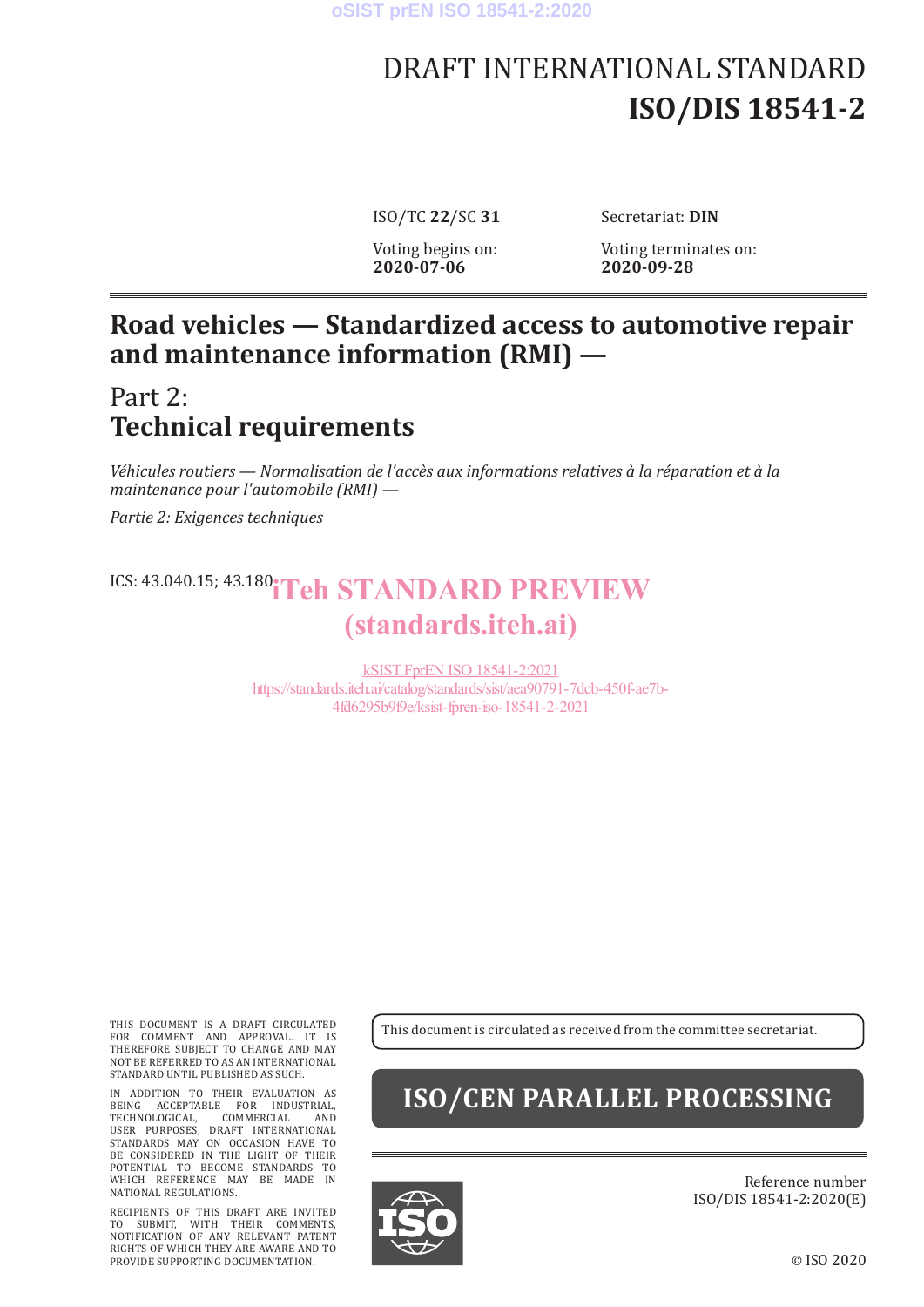# **iTeh STANDARD PREVIEW** (standards.iteh.ai)

**kSIST FprEN ISO 18541-2:2021** https://standards.iteh.ai/catalog/standards/sist/aea90791-7dcb-450f-ae7b-4fd6295b9f9e/ksist-fpren-iso-18541-2-2021



## **COPYRIGHT PROTECTED DOCUMENT**

#### © ISO 2020

All rights reserved. Unless otherwise specified, or required in the context of its implementation, no part of this publication may be reproduced or utilized otherwise in any form or by any means, electronic or mechanical, including photocopying, or posting on the internet or an intranet, without prior written permission. Permission can be requested from either ISO at the address below or ISO's member body in the country of the requester.

ISO copyright office CP 401 · Ch. de Blandonnet 8 CH-1214 Vernier, Geneva Phone: +41 22 749 01 11 Fax: +41 22 749 09 47 Email: copyright@iso.org Website: www.iso.org

Published in Switzerland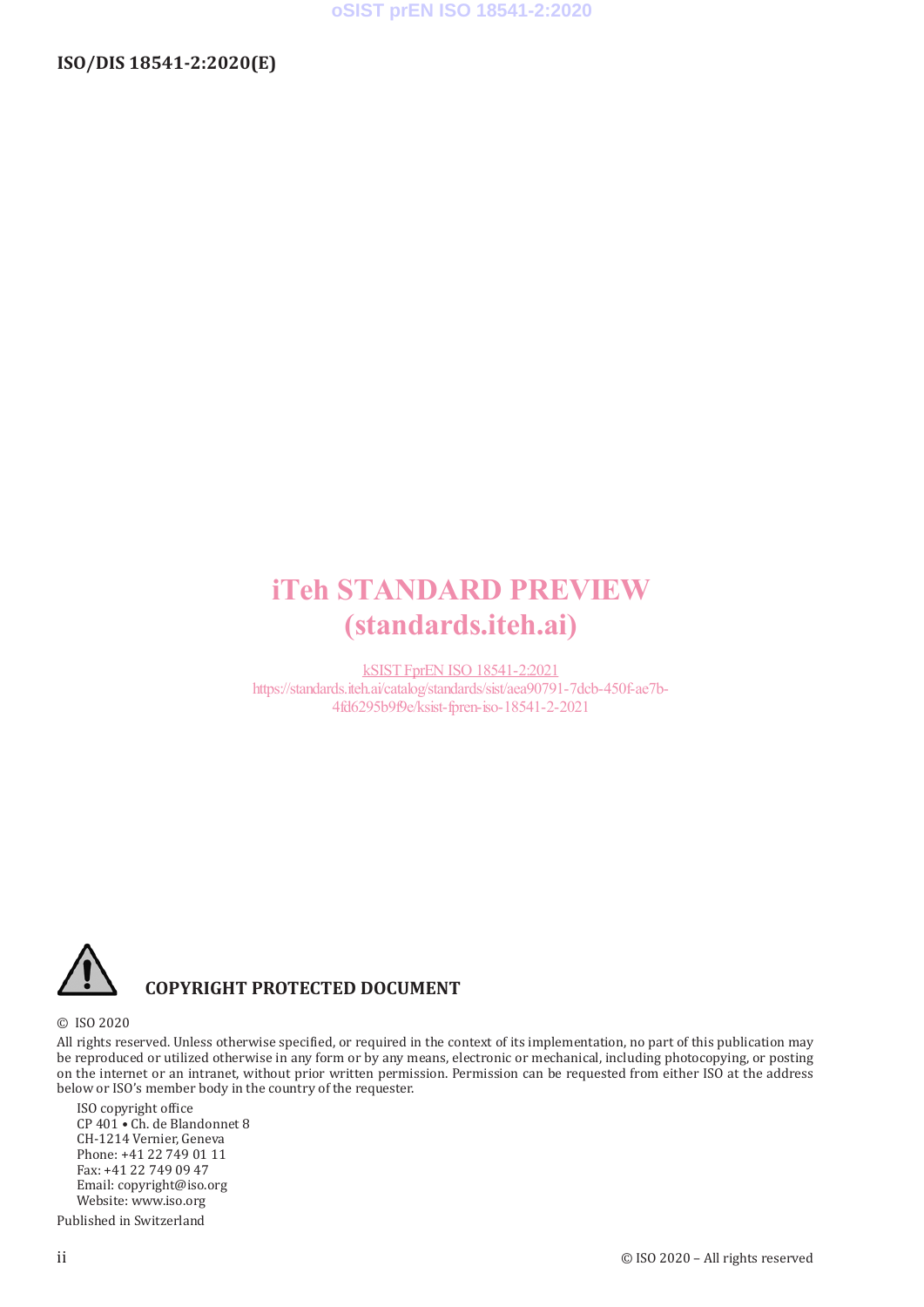# **Contents**

| 1                |                                                                                                                                                                                                                                |  |
|------------------|--------------------------------------------------------------------------------------------------------------------------------------------------------------------------------------------------------------------------------|--|
| $\overline{2}$   |                                                                                                                                                                                                                                |  |
| 3                |                                                                                                                                                                                                                                |  |
| $\boldsymbol{4}$ |                                                                                                                                                                                                                                |  |
| 5                |                                                                                                                                                                                                                                |  |
| 5.1              |                                                                                                                                                                                                                                |  |
| 5.2              |                                                                                                                                                                                                                                |  |
| 6                |                                                                                                                                                                                                                                |  |
| 6.1              |                                                                                                                                                                                                                                |  |
| 6.2              | [TREQ-2], [TREQ-3] Administration of IO and IO employee data by the VM                                                                                                                                                         |  |
| 6.2.1            |                                                                                                                                                                                                                                |  |
| 6.2.2            |                                                                                                                                                                                                                                |  |
| 6.3              |                                                                                                                                                                                                                                |  |
| 6.4<br>6.5       | [TREQ-6] Administration of access event data to security-related RMI by the VM 9                                                                                                                                               |  |
|                  |                                                                                                                                                                                                                                |  |
| $\overline{7}$   |                                                                                                                                                                                                                                |  |
| 7.1              |                                                                                                                                                                                                                                |  |
| 7.2              | Requirements cluster 2 — IT architecture<br>[TREQ-7] Conceptual architecture<br>ITREQ-8] Implementation principles indirections is variable 30791-7deb-4501-ae7b-<br>[TREQ-8] Implementation principles in the so-18541-2-2021 |  |
| 8                |                                                                                                                                                                                                                                |  |
| 8.1              |                                                                                                                                                                                                                                |  |
| 8.2              |                                                                                                                                                                                                                                |  |
| 8.3              |                                                                                                                                                                                                                                |  |
| 8.4              |                                                                                                                                                                                                                                |  |
| 9                |                                                                                                                                                                                                                                |  |
| 9.1              |                                                                                                                                                                                                                                |  |
| 9.2              |                                                                                                                                                                                                                                |  |
| 9.3              |                                                                                                                                                                                                                                |  |
| 9.4              |                                                                                                                                                                                                                                |  |
| 9.5              |                                                                                                                                                                                                                                |  |
| 9.6              |                                                                                                                                                                                                                                |  |
| 9.7              |                                                                                                                                                                                                                                |  |
| 10               |                                                                                                                                                                                                                                |  |
| 10.1             | [TREQ-20] Requirements for installing VM-specific software on the IO client 24                                                                                                                                                 |  |
| 10.2             | [TREQ-21] Requirements for updating of installed VM data and applications on the                                                                                                                                               |  |
|                  |                                                                                                                                                                                                                                |  |
| 10.3             | [TREQ-22] Requirements for the operation of VM-specific software on the IO client  25                                                                                                                                          |  |
| 10.4             | [TREQ-23] Requirements for the uninstalling of VM-specific software on the IO client26                                                                                                                                         |  |
| 10.5             | [TREQ-24] Requirements for restoring in case of an abnormal termination of the                                                                                                                                                 |  |
|                  |                                                                                                                                                                                                                                |  |
| 11               |                                                                                                                                                                                                                                |  |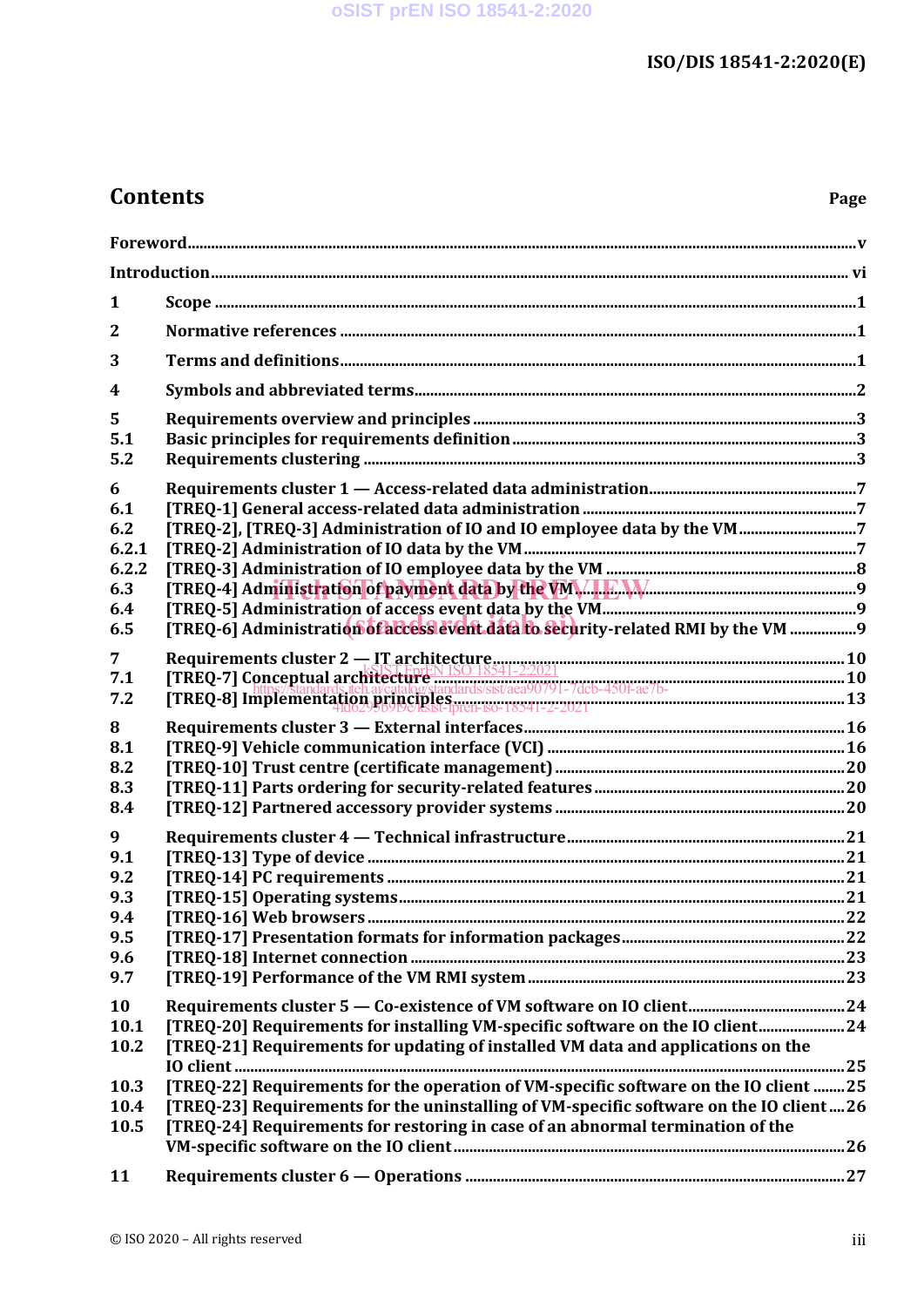| 11.1<br>11.2                                                                           |  |  |
|----------------------------------------------------------------------------------------|--|--|
| 11.3                                                                                   |  |  |
| <b>12</b>                                                                              |  |  |
| Annex A (normative) Requirements for access to security-related RMI according to SERMI |  |  |
|                                                                                        |  |  |
| A.1                                                                                    |  |  |
| A.2                                                                                    |  |  |
| A.3                                                                                    |  |  |
| A.4                                                                                    |  |  |
| A.5                                                                                    |  |  |
| A.6                                                                                    |  |  |
|                                                                                        |  |  |

# iTeh STANDARD PREVIEW (standards.iteh.ai)

kSIST FprEN ISO 18541-2:2021 https://standards.iteh.ai/catalog/standards/sist/aea90791-7dcb-450f-ae7b-4fd6295b9f9e/ksist-fpren-iso-18541-2-2021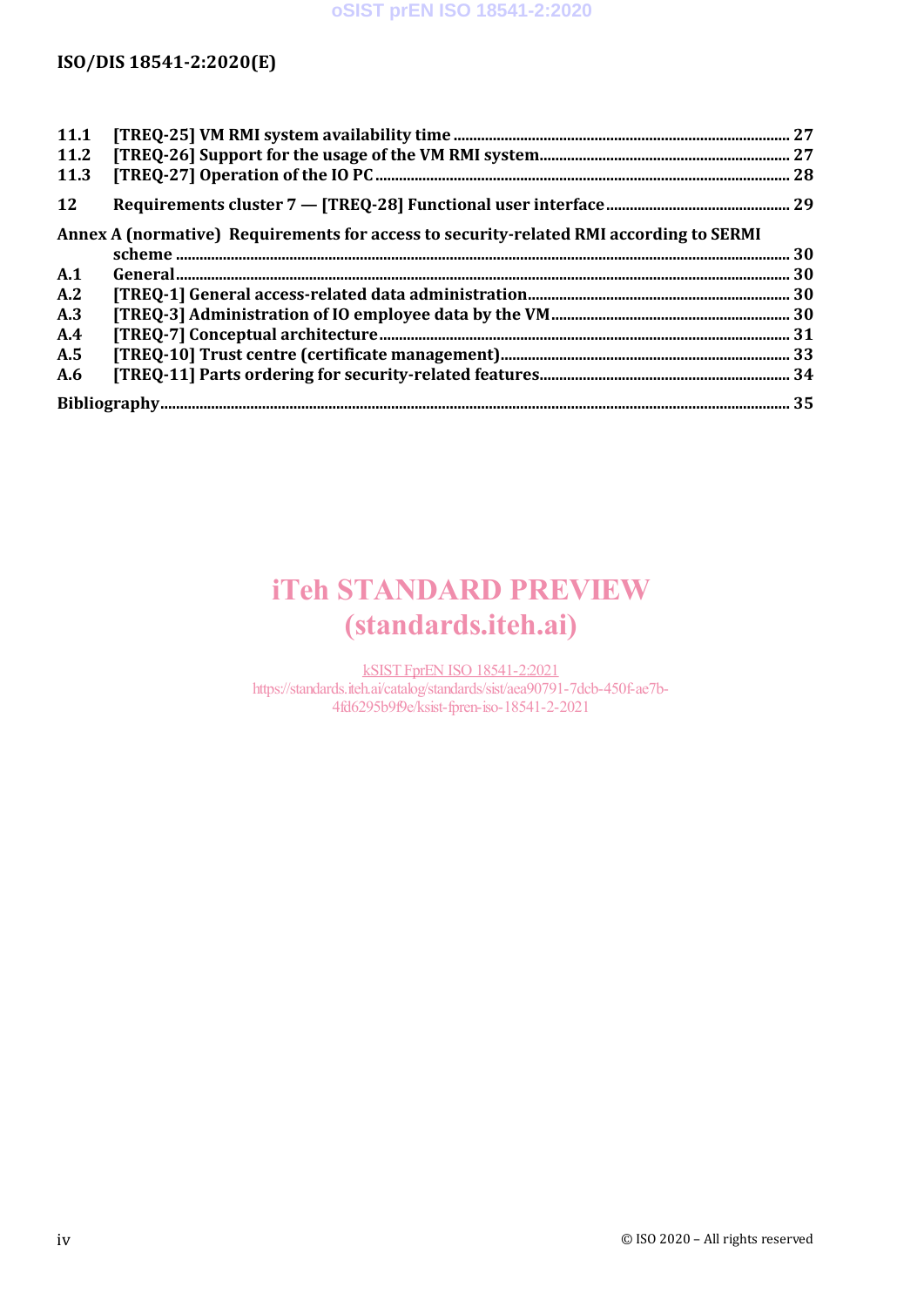### **Foreword**

ISO (the International Organization for Standardization) is a worldwide federation of national standards bodies (ISO member bodies). The work of preparing International Standards is normally carried out through ISO technical committees. Each member body interested in a subject for which a technical committee has been established has the right to be represented on that committee. International organizations, governmental and non-governmental, in liaison with ISO, also take part in the work. ISO collaborates closely with the International Electrotechnical Commission (IEC) on all matters of electrotechnical standardization.

The procedures used to develop this document and those intended for its further maintenance are described in the ISO/IEC Directives, Part 1. In particular, the different approval criteria needed for the different types of ISO documents should be noted. This document was drafted in accordance with the editorial rules of the ISO/IEC Directives, Part 2 (see www.iso.org/directives).

Attention is drawn to the possibility that some of the elements of this document may be the subject of patent rights. ISO shall not be held responsible for identifying any or all such patent rights. Details of any patent rights identified during the development of the document will be in the Introduction and/or on the ISO list of patent declarations received (see www.iso.org/patents).

Any trade name used in this document is information given for the convenience of users and does not constitute an endorsement. (standards.iteh.ai)

For an explanation of the voluntary nature of standards, the meaning of ISO specific terms and expressions related to conformity assessment, as well as information about ISO's adherence to the World Expressions related https://standards.iteh.ai/catalog/standards/sist/aea90791-7dcb-450f-ae7b-<br>Trade Organization (WTO)<sub>44-i</sub>principles in the <sub>10</sub>fechnical Barriers to Trade (TBT), see www.iso.org/iso/foreword.html. 4fd6295b9f9e/ksist-fpren-iso-18541-2-2021

This document was prepared by Technical Committee ISO/TC 22, *Road vehicles*, Subcommittee SC 31, *data communication*.

This second edition cancels and replaces the first edition (ISO 18541-2:2014), which has been technically revised.

The main changes compared to the previous edition are as follows:

- Security-related RMI according to SERMI scheme moved to normative Annex A;
- Previous Annex A "PC specification" has been removed. The corresponding clauses 9.2 and 9.3 were updated accordingly;
- Figures 2, 3 and 4 were updated (security-related RMI has been deleted);
- Correction of errors and improvement of formulations in the entire document.

A list of all parts in the ISO 18541 series can be found on the ISO website.

Any feedback or questions on this document should be directed to the user's national standards body. A complete listing of these bodies can be found at www.iso.org/members.html.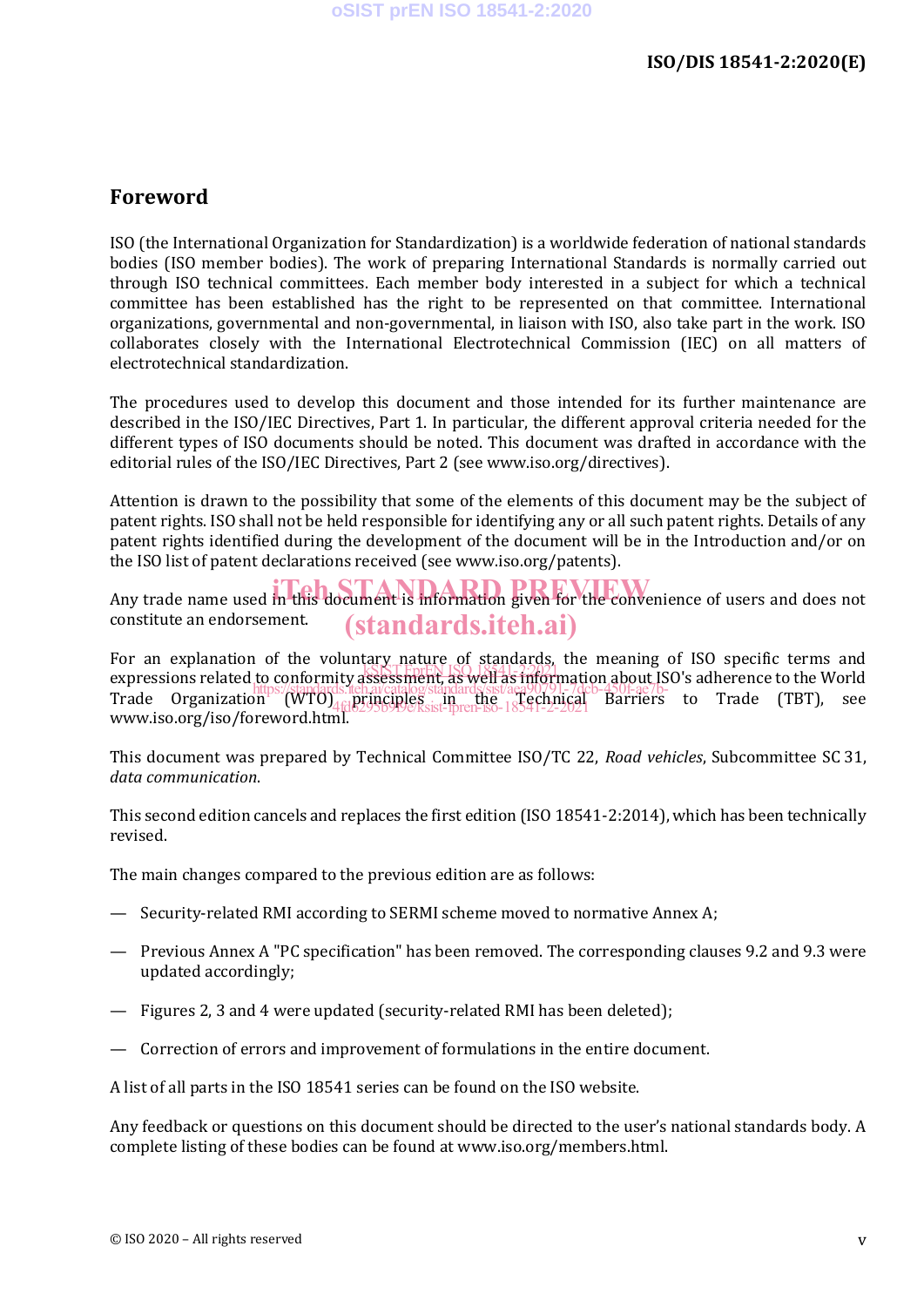### **Introduction**

The series of standards ISO 18541 includes the requirements to be fulfilled by Repair and Maintenance Information (RMI) systems as applied by the European Commission — Enterprise and Industry Directorate-General, Consumer goods — Automotive industry EC mandate M/421[[5]], dated Brussels, 21 January 2008.

This mandate relates to the EC type-approval system for vehicles falling into the scopes of Directives 70/156/EEC (replaced by 2007/46/EC [8]), 2002/24/EC (replaced by (EU) 168/2013 [6]) and 2003/37/EC (replaced by (EU) 167/2013 [7]) and, in particular, to requirements for access to vehicle repair and maintenance information by independent operators.

The purpose of the EC Mandate M/421 is to develop a standard or set of standards which specify the requirements to provide standardized access to automotive repair and maintenance information (RMI) for independent operators.

The series of standards ISO 18451 only covers access to automotive repair and maintenance information for light passenger and commercial vehicles (see NOTE 1) and heavy-duty vehicles (see NOTE 2) based on Directive 70/156/EEC (replaced by 2007/46/EC [8]) and for two-or three-wheel vehicles and quadricycles<sup>[6]</sup>.

## iTeh STANDARD PREVIEW

The information included in the series of standards ISO 18541 derives from the legislative requirements The information included in the series of standards ISO 18541 derives from the legislative requirements<br>on European level in the field of RMI and related security requirements and can be referenced by legislation in other countries.

#### kSIST FprEN ISO 18541-2:2021

NOTE 1 Regulation (EC) Not715/2007 of the European parliament and Of the council of 20 June 2007 on typeapproval of motor vehicles with respect to emissions from light passenger and commercial vehicles (Euro 5 and Euro 6) and on access to vehicle repair and maintenance information and Commission Regulation (EC) No 692/2008 of 18 July 2008 implementing and amending Regulation (EC) No 715/2007 of the European Parliament and of the Council on type-approval of motor vehicles with respect to emissions from light passenger and commercial vehicles (Euro 5 and Euro 6) and on access to vehicle repair and maintenance information and amending Commission Regulation (EU) No 566/2011 of 8 June 2011 amending Regulation (EC) No 715/2007 of the European Parliament and of the Council and Commission Regulation (EC) No 692/2008 as regards access to vehicle repair and maintenance information.

NOTE 2 Regulation (EC) No 595/2009 of the European parliament and of the council of 18 June 2009 on typeapproval of motor vehicles with respect to emissions from heavy duty vehicles (Euro VI) and on access to vehicle repair and maintenance information, Commission Regulation (EU) No 582/2011 of 25 May 2011 implementing and amending Regulation (EC) No 595/2009 of the European Parliament and of the Council with respect to emissions from heavy duty vehicles (Euro VI), and Commission Regulation (EU) No 64/2012 of 23 January 2012 amending Regulation (EU) No 582/2011 2011 implementing and amending Regulation (EC) No 595/2009 of the European Parliament and of the Council with respect to emissions from heavy duty vehicles (Euro VI).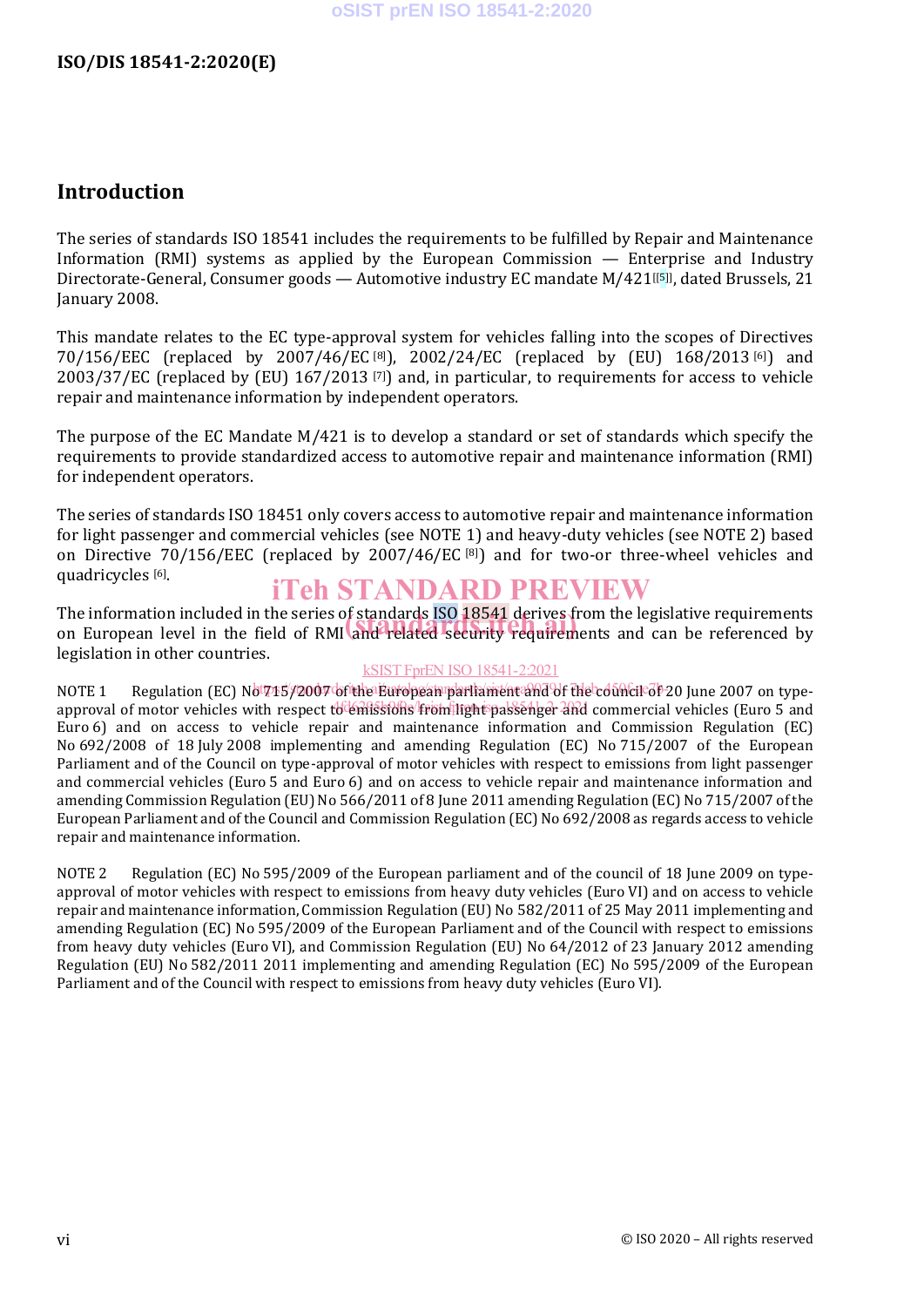## **Road vehicles — Standardized access to automotive repair and maintenance information (RMI) — Part 2: Technical requirements**

#### **1 Scope**

This document includes technical requirements which are related to automotive repair and maintenance information (RMI) systems in order to standardize access to RMI for independent operators.

This document specifies the minimum set of technical requirements related to a vehicle manufacturer's RMI system. These requirements will reflect the deriving needs from the use cases as specified in ISO 18541-1:20xx.

Furthermore, this document defines requirements for granting access to security-related RMI in Annex A following the SERMI scheme.

This document is applicable to light passenger and commercial vehicles as defined in regulation This document is applicable to Hent passenger and commercial vehicles<br>(EC) 715/2007 Article 2 <sup>[14]</sup> STANDARD PREVIEW

# **2 Normative references** (standards.iteh.ai)

The following documents are referred to in the text in such a way that some or all of their content ric ronowing documents and restrict to reference of the standards. The standards in the constitutes requirements of this document. For dated references, only the edition cited applies. For undated references, the latest edition of the referenced document (including any amendments) applies. 4fd6295b9f9e/ksist-fpren-iso-18541-2-2021

ISO/DIS 18541-1, *Road vehicles — Standardized access to automotive RMI — Part 1: General information and use case definition*

ISO/DIS 18541-3, *Road vehicles — Standardized access to automotive repair and maintenance information (RMI) — Part 3: Functional user interface requirements*

ISO 22900-2, *Road vehicles — Modular vehicle communication interface (MVCI) — Part 2: Diagnostic protocol data unit application programming interface (D-PDU API)*

SAE J2534-1, *Recommended Practice for Pass-Thru Vehicle Programming*

SAE J2534-2, *Optional Pass-Thru Features*

#### **3 Terms and definitions**

For the purposes of this document, the terms and definitions given in ISO/DIS 18541-1 apply.

ISO and IEC maintain terminological databases for use in standardization at the following addresses:

- ISO Online browsing platform: available at http://www.iso.org/obp
- IEC Electropedia: available at http://www.electropedia.org/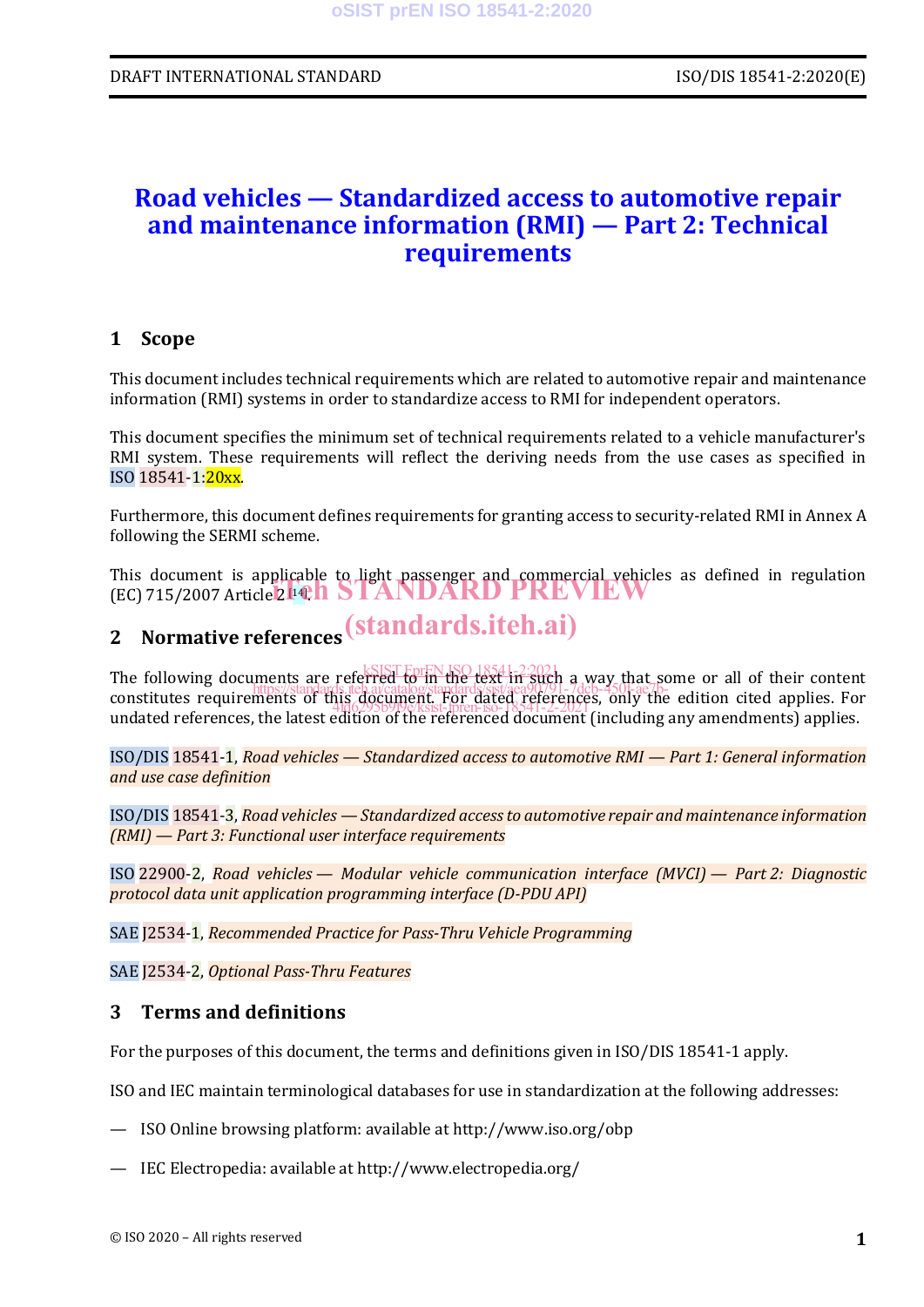### **oSIST prEN ISO 18541-2:2020**

### **ISO/DIS 18541-2:2020(E)**

## **4 Symbols and abbreviated terms**

| API            | Application programming interface                                                                   |
|----------------|-----------------------------------------------------------------------------------------------------|
| <b>CSP</b>     | Certificate status protocol                                                                         |
| DB             | Database                                                                                            |
| <b>DLC</b>     | Data link cable                                                                                     |
| DLL            | Dynamic link library                                                                                |
| D-PDU          | Diagnostic - protocol data unit                                                                     |
| <b>DVD</b>     | Optical disc storage media format                                                                   |
| <b>ECU</b>     | Electronic control unit                                                                             |
| FAQ            | Frequently asked questions                                                                          |
| GB             | Giga-byte                                                                                           |
| GHz            | Giga-hertz                                                                                          |
| <b>GMT</b>     | <b>Greenwich mean time STANDARD PREVIEW</b>                                                         |
| I <sub>0</sub> | <i>(standards.iteh.ai)</i><br>Independent operator                                                  |
| IT             | ISO 18541-2:2021<br>Information technology<br>eh.ai/catalog/standards/sist/aea90791-7dcb-450f-ae7b- |
| LAN            | 4fd6295b9f9e/ksist-fpren-iso-18541-2-2021<br>Local area network                                     |
| <b>MVCI</b>    | Modular vehicle communication interface                                                             |
| <b>NAT</b>     | Network address translation                                                                         |
| <b>OBD</b>     | On-board diagnostics                                                                                |
| <b>OCSP</b>    | Online certificate status protocol                                                                  |
| PC             | Personal computer                                                                                   |
| <b>PKCS</b>    | Public key certificate status                                                                       |
| RMI            | Repair and maintenance information                                                                  |
| <b>RS232</b>   | Recommended standard 232                                                                            |
| <b>SERMI</b>   | Forum for access to security-related vehicle repair and maintenance information                     |
| TREQ-          | Technical requirement                                                                               |
| TC             | Trust centre                                                                                        |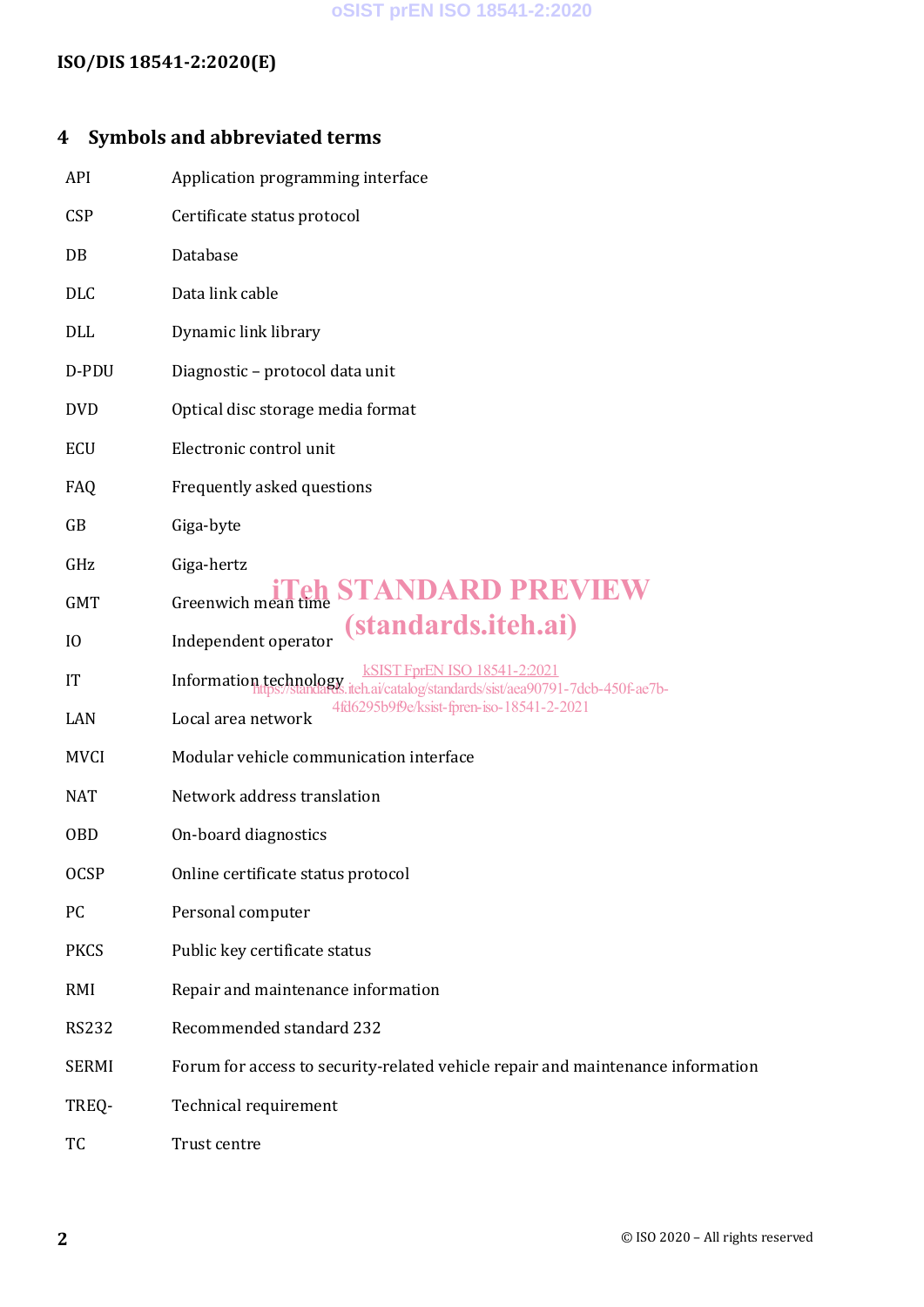USB Universal serial bus

VAT No. Value added tax number

VM Vehicle manufacturer

WWH-OBD World-wide harmonized on-board diagnostics

### **5 Requirements overview and principles**

#### **5.1 Basic principles for requirements definition**

Basic principles have been established as a guideline to define the requirements.

- BP1: The requirements stated in this document shall not specify any implementation details.
- BP2: Requirements shall be expressed in terms of performance rather than design or descriptive characteristics. This approach leaves maximum freedom to technical development.
- BP3: A requirement is identified by a TREQ-xx, where 'xx' is the requirement number. Each requirement consists of a "Main title", "Requirement definition", "Requirement description", "Explanatory / Example" and "Classification". iTeh STANDARD PREVIEW
- BP4: The requirements in clusters 4 and 5 in this document have been formulated with the aim of BP4: The requirements in clusters 4 and 5 in this document have been formulated with the aim o<br>minimizing the number of IO clients (PC, Laptop, etc.) required to access different VM RMI systems.

### **5.2 Requirements clustering KSIST FprEN ISO 18541-2:2021**

https://standards.iteh.ai/catalog/standards/sist/aea90791-7dcb-450f-ae7b-

Figure 1 illustrates the technical requirements clusters. Figure 1 shall provide an overview about all technical requirements clusters and the specific technical requirements. Each technical requirement is identified by the mnemonic "TREQ-" and an alpha-numeric number. The name of the technical requirement is descriptive for the area.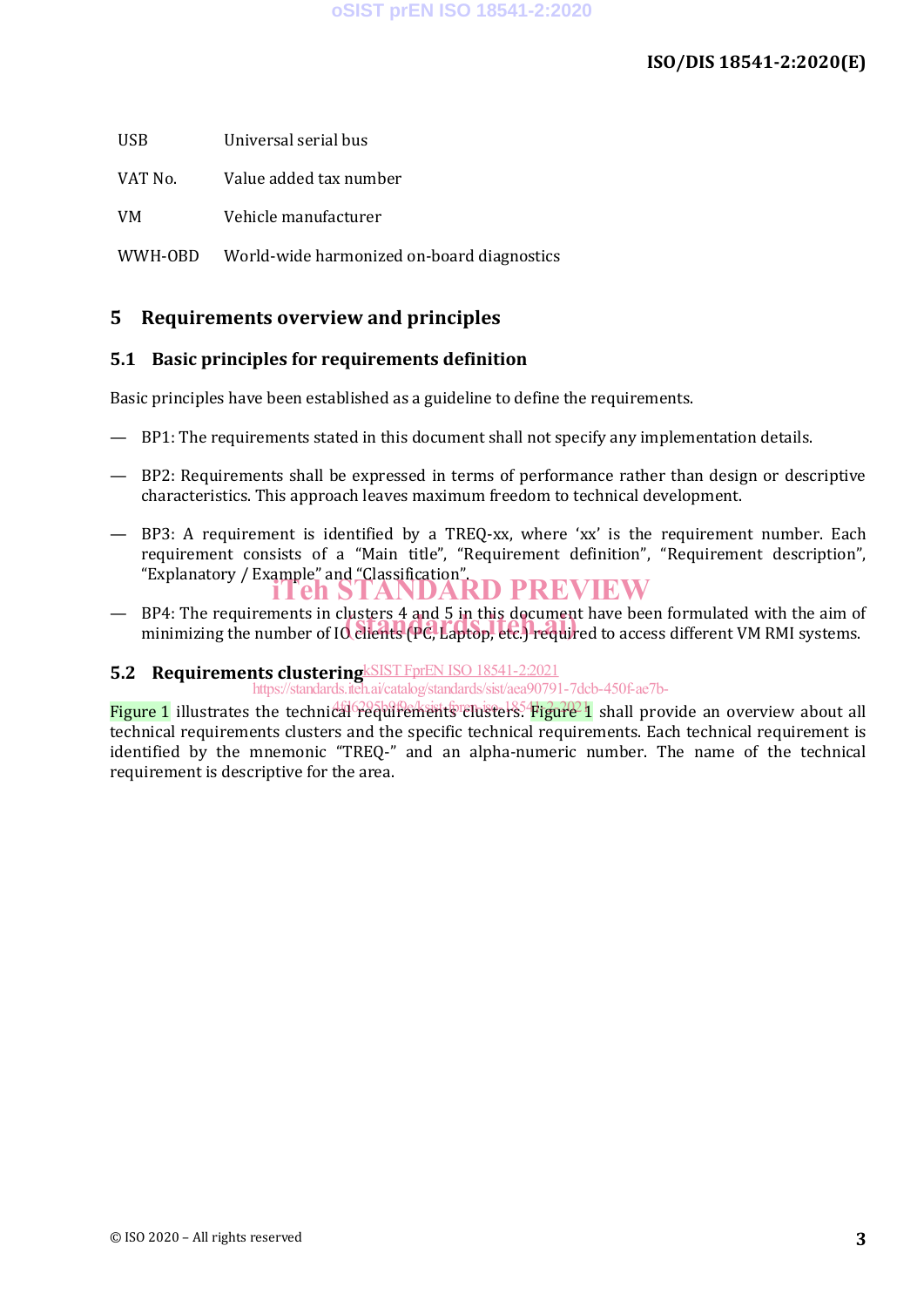#### **oSIST prEN ISO 18541-2:2020**

### **ISO/DIS 18541-2:2020(E)**



**Figure 1 — Overview about the technical requirements clusters** 

Table 1 provides an overview of the main categories of standardized access to automotive RMI requirements. A requirement category shall have at least one requirement.

| # - Main title<br>of cluster                       | <b>Brief description</b>                                                                                                                                                                                                                                                                                                                                                                                                         | <b>Technical requirements</b><br>[TREQ] reference                                                                                                                               |
|----------------------------------------------------|----------------------------------------------------------------------------------------------------------------------------------------------------------------------------------------------------------------------------------------------------------------------------------------------------------------------------------------------------------------------------------------------------------------------------------|---------------------------------------------------------------------------------------------------------------------------------------------------------------------------------|
| $1 - Access-$<br>related<br>data<br>administration | Describes the main data types to be administered by the<br>RMI System and the requirements for the<br>VM.<br>appropriate management procedures in order to comply<br>with the standardized access to RMI.<br>RMI requirements related to cluster access-related data<br>administration are<br>requirements for the administration of IO data by the<br>VM.<br>requirements for the administration IO employee<br>data by the VM, | [TREQ-1] General access-<br>related<br>data<br>administration<br>[TREQ-2] Administration<br>of IO data by the VM<br>[TREQ-3] Administration<br>of IO employee data by<br>the VM |

**Table 1 — Main requirements clusters**